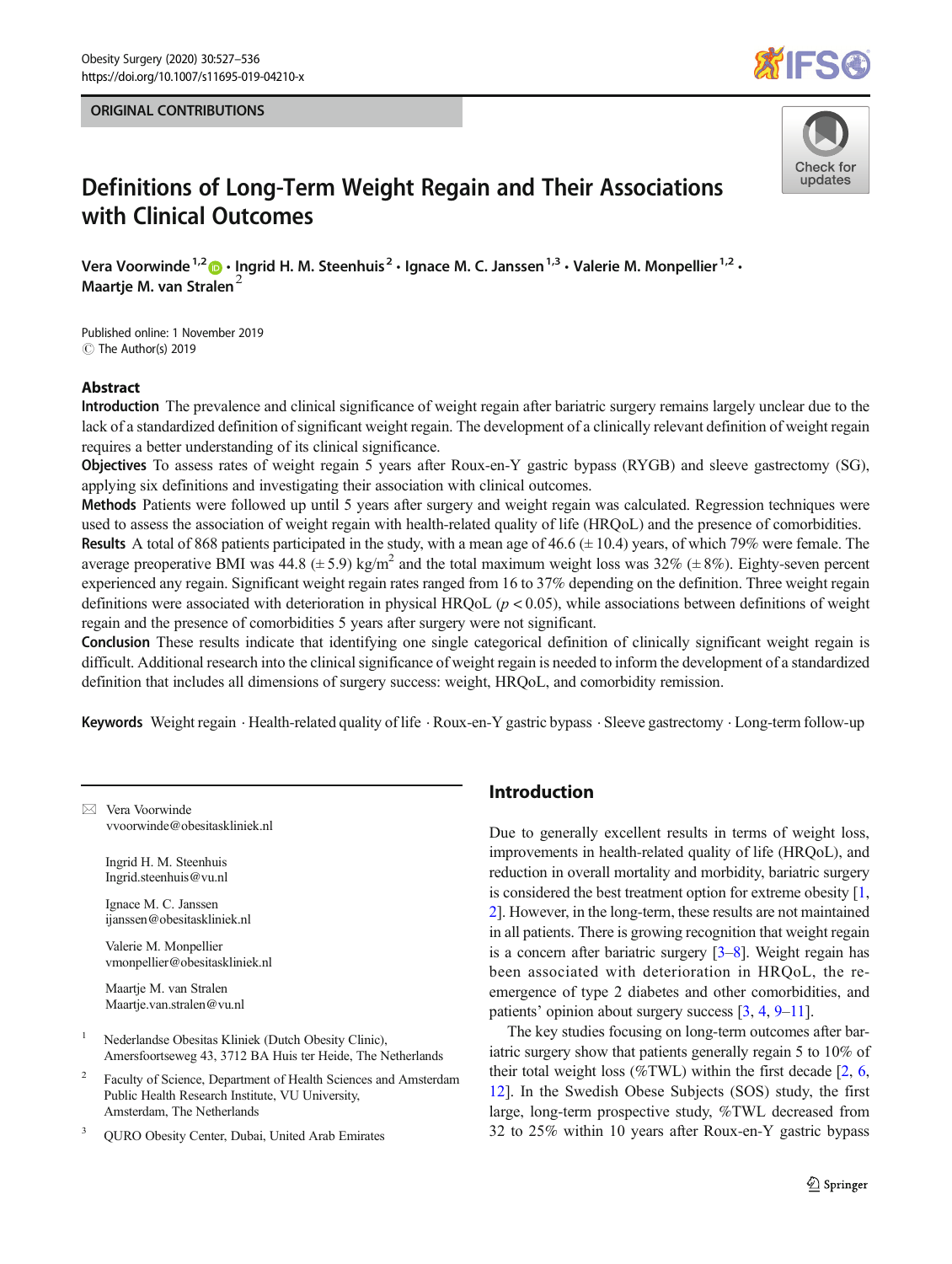(RYGB) [\[2](#page-8-0)]. In the Longitudinal Assessment of Bariatric Surgery (LABS) study, %TWL decreased from 35 to 28% within 7 years after RYGB, and in another large long-term study with a high follow-up rate (90% up to 12 years), %TWL decreased from 35 to 27% within 12 years after RYGB [\[6](#page-8-0), [12](#page-8-0)]. Thus, it seems that some weight regain after bariatric surgery is common. However, different weight loss trajectories were observed and a subgroup of patients regains a significant amount of weight and experiences associated problems [\[12\]](#page-8-0).

Estimates of the percentage of patients who regain a significant amount of weight vary widely [\[4](#page-8-0)–[8](#page-8-0)]. In a systematic review among 16 studies, weight regain rates ranged from 19 to 87% for patients who underwent RYGB and sleeve gastrectomy (SG), while a systematic review among 21 studies found weight regain rates after SG ranged from 6 to 76% over variable follow-up periods ranging from 2 to 6 years [\[4](#page-8-0), [5](#page-8-0)]. Both reviews report great variability in assessment methods of weight regain among the included studies. This wide variation arises from the lack of consensus on the definition of weight regain. Many different, arbitrary definitions of weight regain are currently found in the literature  $[10]$ . These definitions include, but are not limited to: "any weight regain," the percentage of total weight lost at nadir, the percentage of excess weight loss (%EWL), the percentage of weight change from nadir, or a minimum increase in kilograms [\[3](#page-8-0), [5](#page-8-0), [8](#page-8-0), [13](#page-8-0)–[21\]](#page-8-0).

Only two studies have compared measures of weight regain, by applying a number of different definitions of weight regain to the same post-bariatric cohort  $[8, 10]$  $[8, 10]$  $[8, 10]$  $[8, 10]$ . Both studies found that the definition of weight regain drastically changed the reported outcomes. The first study applied six different definitions of weight regain to a small cohort ( $n = 55$ ) of patients 5 years after SG. This led to weight regain rates ranging from 9 to 91% [\[10\]](#page-8-0). The second study applied five continuous and eight dichotomous measures to a large cohort of 1406 RYGB patients from the LABS-2 study, who were followed up until 5 years after surgery. Weight regain rates according to the eight dichotomous measures ranged from 44 to 87%, depending on the definition applied [\[8\]](#page-8-0). In this study, weight regain measures were also related to other clinical outcomes, such as diabetes.

Thus, studies on the definition of weight regain are still inconclusive. In addition, weight regain rates have not been explored in a European sample, nor in a sample including patients who have either undergone RYGB or SG. Further exploration of the associations of different definitions of weight regain with clinical outcomes is needed to develop a clinically relevant definition [\[10](#page-8-0), [22](#page-8-0)]. Such a definition will help identify patients who experience weight regain and make it possible to investigate mechanisms causing long-term weight regain, thereby ultimately enhancing long-term treatment outcome.

To examine these issues more thoroughly, this study aims to replicate previous findings regarding weight regain prevalence 5 years after primary SG or RYGB, by applying six different

definitions of weight regain, as applied in an earlier study, in a large cohort of bariatric patients [\[10](#page-8-0)]. Moreover, the clinical relevance of these definitions was determined by investigating which patient characteristics, such as demographic information, baseline BMI, and surgical procedure, were related to definitions of weight regain and by investigating the relationship between definitions of weight regain and HRQoL and comorbidity resolution at 5-year follow-up. We hypothesized that (1) the definition largely determines long-term weight regain prevalence; (2) the characteristics of patients who regain weight differ across definitions of weight regain; and (3) associations between weight regain and HRQoL and comorbidity resolution will vary by definition used.

#### Materials and Methods

#### Patients and Procedure

Patients were selected from the database of the Dutch Obesity Clinic (Nederlandse Obesitas Kliniek: NOK). Consisting of 8 care centers, the NOK is the largest, outpatient clinic group in the Netherlands that provides specialized multidisciplinary care for approximately one third of patients who undergo bariatric surgery. At the NOK, all patients are screened according to IFSO criteria [\[23\]](#page-9-0). In addition to bariatric surgery, patients follow an identical multidisciplinary treatment program involving a dietician, psychologist, physical therapist, and medical doctor, aiming to assist them in adopting and maintaining a healthy lifestyle. The treatment program consists of six group visits over 6 weeks prior to surgery to prepare patients for surgery and a comprehensive lifestyle change program for 12 months after surgery. Patients are followed up on a yearly basis, up to 5 years after surgery, after which patients are referred to their general practitioner for follow-up.

#### Patient Selection

All patients who underwent primary bariatric surgery between 2010 and 2013 were selected from the prospective database  $(n =$ 2490). Data was collected in two ways. First, 5-year outcome measures were derived from this database if patients had attended their 5-year follow-up appointment  $(n = 714)$ . Second, to minimize loss to follow-up and selection bias, patients who had been lost to follow-up and underwent primary bariatric surgery 5 years prior to this study were invited to complete an online survey via email ( $n = 536$ ). After giving their informed consent, patients filled in an online questionnaire which collected additional 5 year follow-up data. A total of 154 questionnaires were completed and found suitable for analysis. This led to a total of 868 out of 2490 patients being included in this study, with a loss to followup rate of 65%. Figure [1](#page-2-0) shows the patient selection and recruitment process.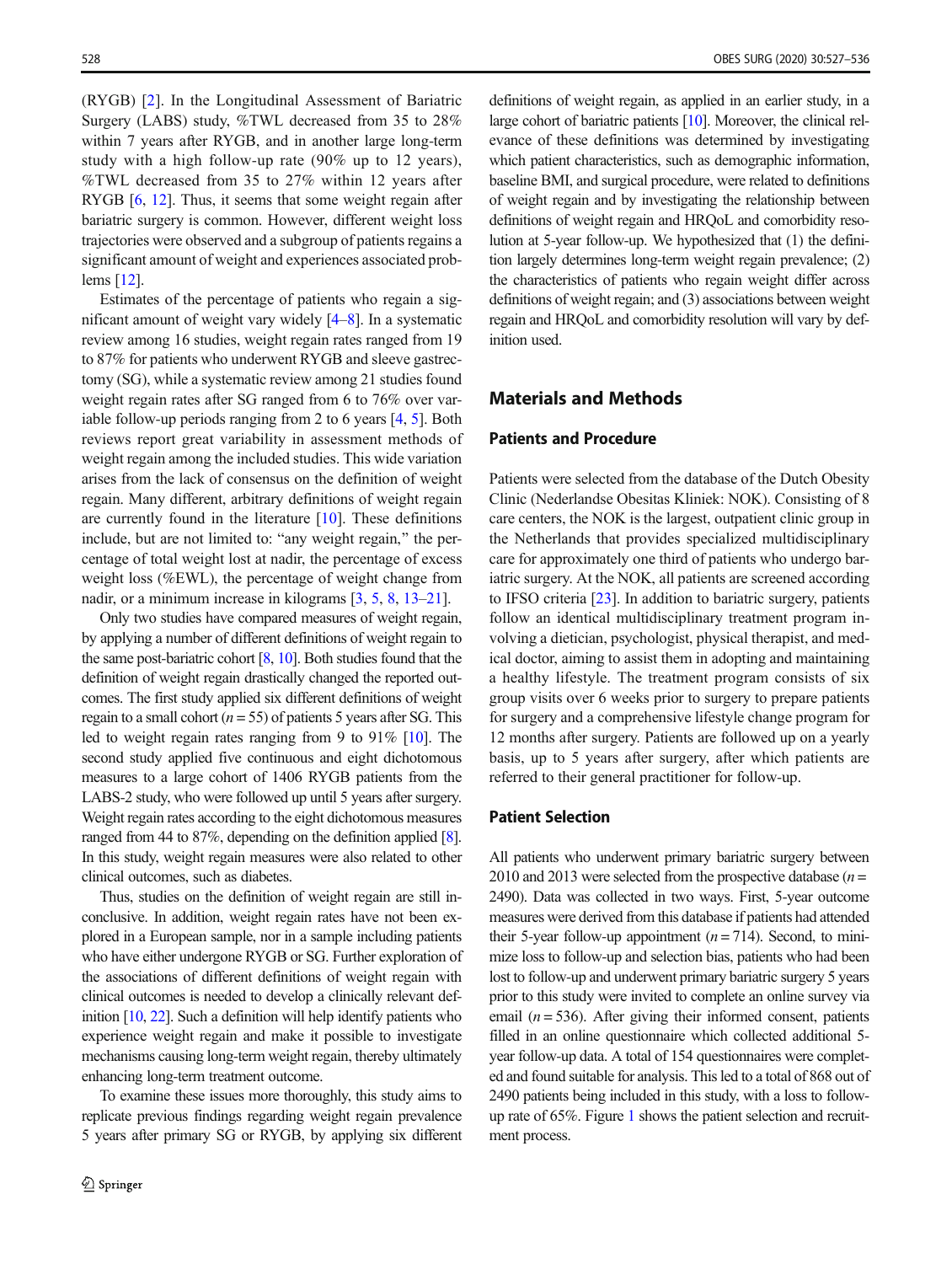<span id="page-2-0"></span>

Fig. 1 Patient selection and recruitment process

Patient recruitment and the questionnaires used were approved by the medical ethical committee of the VU medical center. Informed consent was obtained from all individual participants included in the study.

#### Measures

### Demographic Information and Baseline Patient Characteristics

For all patients, baseline weight, height, demographics, surgical procedure, preoperative comorbidity, and HRQoL data were acquired from the database of the NOK. The demographics included age and gender.

#### Postoperative Weight

Postoperative weight was measured at follow-up appointments up to 5 years after surgery (12, 15, 24, 36, 48, and 60 months). Additional variables, including lowest postoperative weight (i.e., nadir), percent total weight loss (%TWL), and percent excess weight loss (%EWL), were calculated following standardized outcome reporting guidelines [[24\]](#page-9-0).

#### HRQoL Outcome Measures

HRQoL was assessed with the Dutch version of the RAND-36, which is a generic HRQoL questionnaire that consists of 36 questions divided into 9 scales: emotional role functioning,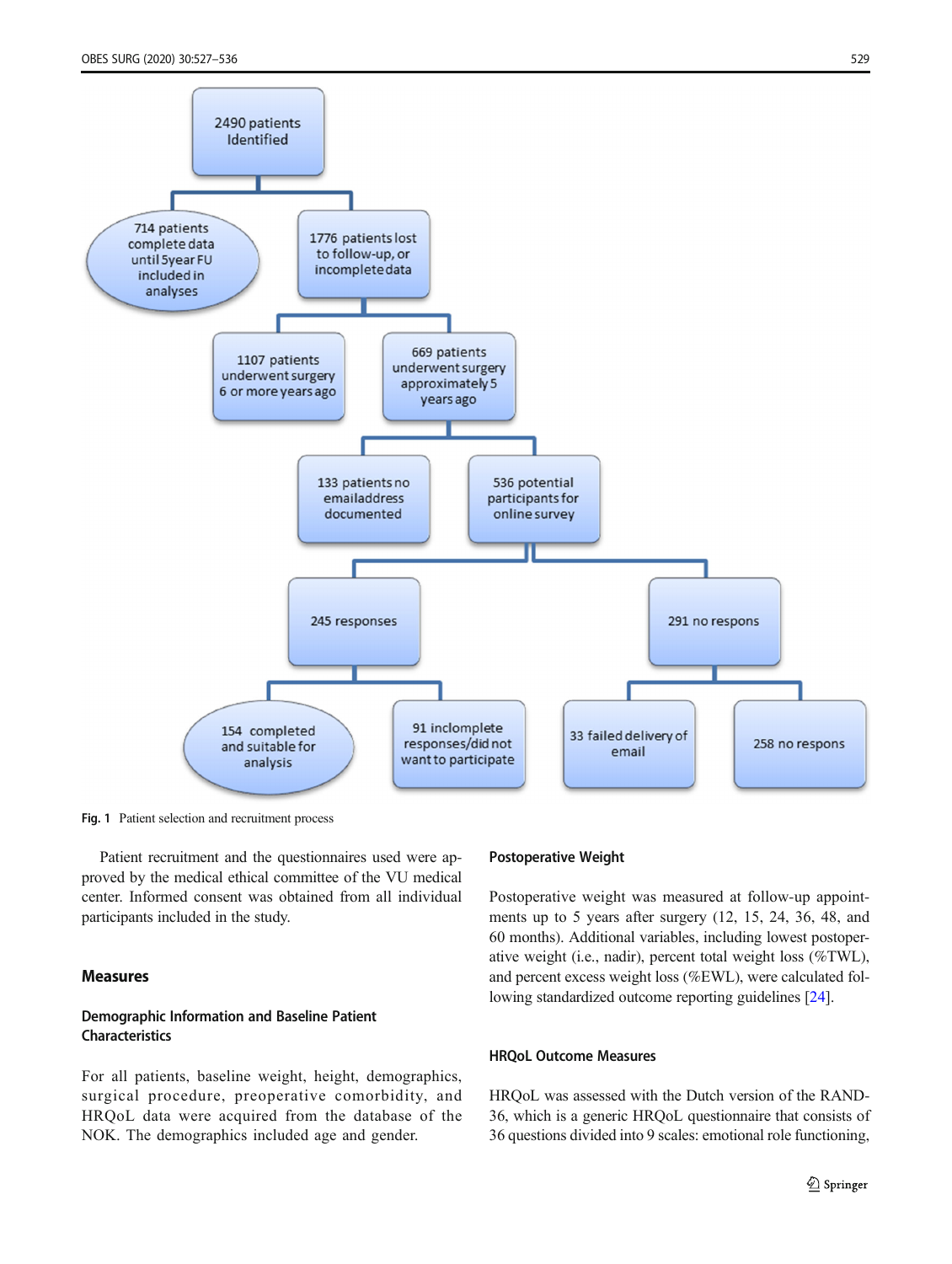social functioning, vitality, physical functioning, mental health, bodily pain, general health perceptions, health change, and physical role functioning. Two subtotal scores can also be calculated: the physical health summary (PHS) and mental health summary (MHS). The RAND-36 has been validated for patients with extreme obesity [[25](#page-9-0), [26](#page-9-0)].

#### Comorbidity Measures

The presence of the following comorbidities was assessed at preoperative screening by a medical doctor: type 2 diabetes (DM2), dyslipidemia, hypertension, arthroses and obstructive sleep apnea (OSA). At five-year follow-up, the status of these comorbidities was determined using the ASMBS guideline [\[24\]](#page-9-0) (Brethauer). Since HbA1c and cholesterol measures were not available, this was based on patient-reported medication use and blood pressure at follow-up. The comorbidities were categorized as follows: complete remission, improved, unchanged, deteriorated, or de novo. Comorbidities categorized as "de novo" and "deteriorated" were so rare that these groups were too small for analysis. Therefore, comorbidity outcomes were grouped into present (improved, unchanged, deteriorated) or absent (in remission, never present) for our analysis.

#### Online Questionnaire

Patient data on weight, HRQoL, and comorbidity status at 5 years after surgery were gathered with the online questionnaire. The questionnaire consisted of the Dutch version of the RAND-36. In addition, patients were asked to report their current weight, nadir weight, and status of comorbidities.

#### Definitions of Weight Regain

Nadir weight was determined based on all of the postoperative weight measures available. Weight regain at 5 year follow-up was calculated using five definitions of weight regain mentioned by Lauti et al. as being

reported in the literature, as well as by Nedelcu et al. as collected in a social media poll among International Bariatric Club (IBC) surgeons [\[10,](#page-8-0) [22\]](#page-8-0). The current study added a sixth definition of 15% total weight regain from nadir, in accordance with recommendations to use %TWL when reporting weight loss. A 15% regain of total body weight from nadir has been repeatedly used after RYGB [[4,](#page-8-0) [13](#page-8-0), [18\]](#page-8-0). In total, the following six definitions were applied: (1) an increase  $> 10$  kg from nadir, (2) an increase  $> 25\%$  EWL from nadir, (3) an increase in BMI of 5 kg/m<sup>2</sup> from nadir, (4) weight regain to a BMI > 35 kg/m<sup>2</sup> after successful weight loss, (5) any weight regain, and (6) an increase > 15% of total body weight from nadir. The definitions and calculations can be found in Table 1.

#### Statistical Analyses

For all analyses, IBM SPSS statistical software version 24 was used. Independent  $t$  tests and chi-square calculations were performed exploring differences between patients who were selected from the database and patients who completed the online survey. Differences in weight regain rates 5 years after surgery and across the six definitions were explored using descriptive statistics. Multiple binomial logistic regression was used to explore the associations between demographics (i.e., age, gender, and preoperative BMI) or type of surgery (SG vs RYGB) and weight regain according to the different definitions 5 years after surgery, and to explore the associations between weight regain and the presence of comorbidities 5 years after surgery. Linear regression was used to explore the relationship between weight regain according to the different definitions and RAND-36 scores 5 years after surgery, adjusted for age, gender, preoperative BMI, surgical procedure, and RAND-36 scores at 2 years after surgery. Assumptions regarding regression were tested and met. A  $p$  value  $< 0.05$ was considered statistically significant.

| Table 1 |  | Definitions of weight regain |  |
|---------|--|------------------------------|--|
|---------|--|------------------------------|--|

| Definition                                                                 | Calculation                                                                                                                  |
|----------------------------------------------------------------------------|------------------------------------------------------------------------------------------------------------------------------|
| I. An increase of $> 10$ kg from nadir                                     | (Total body weight in kg at FU5 – Total body weight in kg at nadir) > 10 kg                                                  |
| II. An increase of $> 25\%$ EWL from nadir                                 | (EWL at nadir $-$ EWL at FU5) $> 25$                                                                                         |
| III. An increase in BMI of 5 $\text{kg/m}^2$ from nadir                    | (BMI at $FU5 - BMI$ at nadir) > 5                                                                                            |
| IV. Weight regain to a BMI > 35 kg/m <sup>2</sup> after<br>successful loss | BMI > 35 at FU5 and successful loss to a BMI < 35. Successful loss was defined as EWL > 50 % at<br>nadir                     |
| V. Any weight regain                                                       | (Total body weight in kg at FU5 – Total body weight in kg at nadir) > 0                                                      |
| VI. An increase of $> 15\%$ of total body weight at<br>nadir               | ((Total body weight in kg at $FU5 - Total$ body weight in kg at nadir) / Total body weight at nadir in<br>$kg.$ ) × 100 > 15 |

%EWL percent excess weight loss, BMI body mass index, m meters, T2D type 2 diabetes, nadir lowest weight measured after surgery, FU follow-up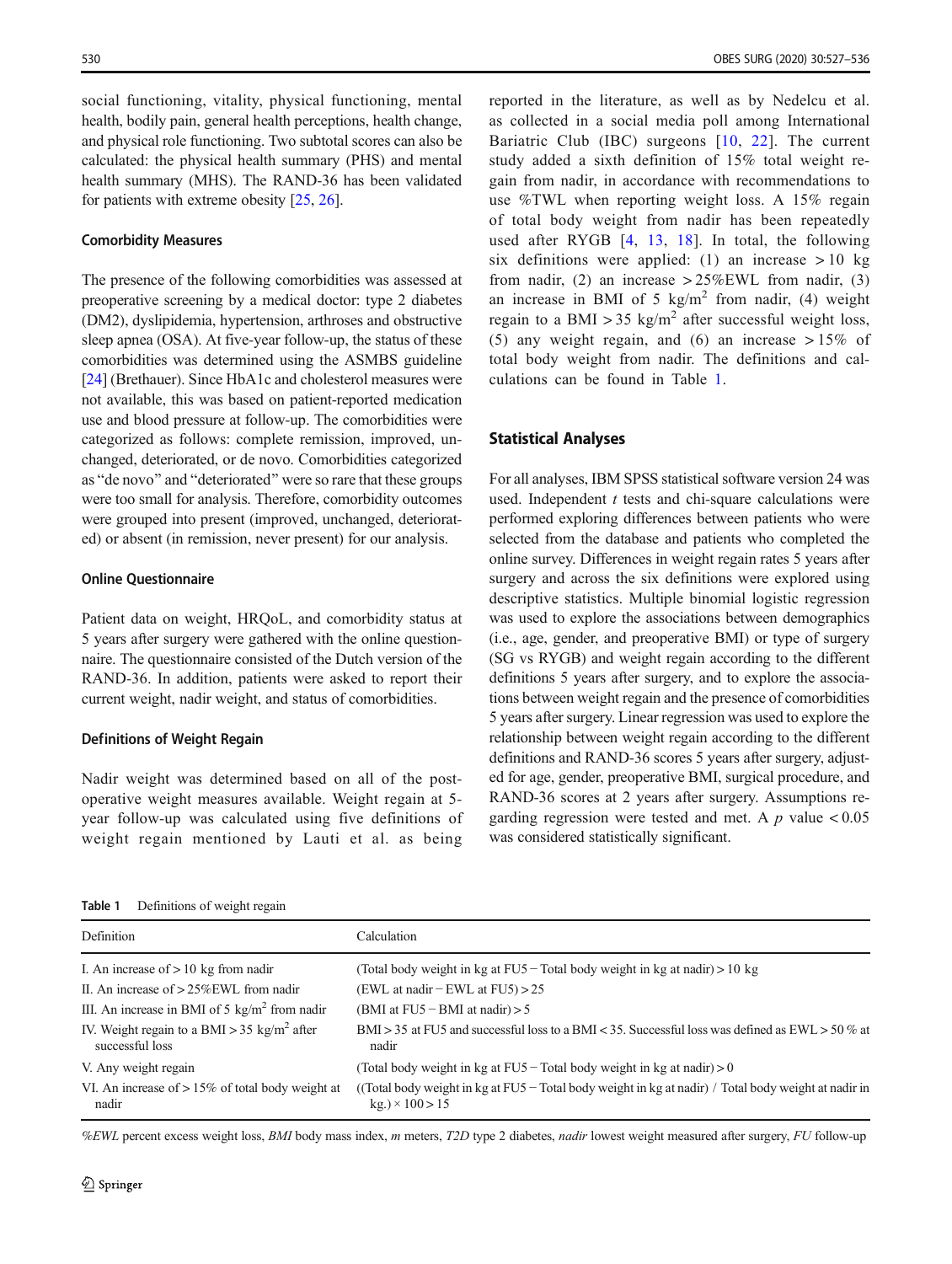#### Results

#### Study Population

A total of 868 patients were included in this study, of which 5 year follow-up data was available for 714 patients and 154 patients filled in an online questionnaire. Patients who completed the questionnaire were younger  $(44.1 \pm 11.1 \text{ vs } 46.6 \pm 10.4, p =$ 0.011) and more likely to be female (89% vs  $77\%, p < 0.001$ ). The prevalence of type 2 diabetes and dyslipidemia at baseline was lower in patients who filled in the online questionnaire. Regarding HRQoL, patients who filled in the online questionnaire had lower scores on the physical health scale of the RAND-36 at 5-year follow-up and higher scores on the mental health scale. Weight data did not differ between groups (see Table 2).

#### Weight Regain Rates and Associations with Patient Characteristics

At 5-year follow-up, mean %TWL was 25.8% and average weight gain from nadir was 10%. The majority of patients experienced some weight regain at 5-year follow-up: 87% of patients regained weight according to the "any weight regain" definition. In the remaining definitions, percentages of patients classified as experiencing weight regain ranged from 16 to 37% (see Table [3](#page-5-0)). Percentage TWL is presented in Fig. [2](#page-5-0) for all patients and for every weight regain group separately.

After adjustment for all factors, age, preoperative BMI, and surgical procedure were associated with a number of definitions (see Table [4\)](#page-6-0). Higher age was associated with a lower likelihood of experiencing weight regain in three definitions. Higher preoperative BMI was associated with a greater likelihood of experiencing weight regain in three definitions (definitions I, III, and IV) and a lesser likelihood of experiencing weight regain in one definition (definition II). Surgical procedure was significantly related to weight regain in only one definition: patients who underwent SG were more likely to experience weight regain when the > 25%EWL definition was applied than patients who underwent RYGB.

| <b>Table 2</b> Patient characteristics for the total sample and for patients selected from the database and patients who responded to the online survey |  |  |  |
|---------------------------------------------------------------------------------------------------------------------------------------------------------|--|--|--|
|                                                                                                                                                         |  |  |  |

|                                 | Mean (SD) unless otherwise stated |                                                   |                                                           |  |  |
|---------------------------------|-----------------------------------|---------------------------------------------------|-----------------------------------------------------------|--|--|
|                                 | Total.<br>$N = 868$               | Patients selected from the<br>database, $N = 714$ | Patients who responded to the<br>online survey, $N = 154$ |  |  |
| Age, in years                   | 46.1(10.6)                        | 46.6 $(10.4)$ *                                   | 44.1(11.1)                                                |  |  |
| Female gender, $n$ (%)          | 684 (79%)                         | 547 (77%)*                                        | 137 (89%)                                                 |  |  |
| Type of surgery, $n$ (%)        | 788 RYGB (91%)                    | 502 RYGB (91%)                                    | 139 RYGB (90%)                                            |  |  |
|                                 | 80 SG (9%)                        | 53 SG (9%)                                        | 15 SG (10%)                                               |  |  |
| BMI at baseline, $kg/m2$        | 44.8 (5.9)                        | 45.0(6.0)                                         | 44.1(5.6)                                                 |  |  |
| <b>BMI</b> nadir                | 30.2(5.4)                         | 30.3(5.4)                                         | 29.9(5.1)                                                 |  |  |
| <b>BMI</b> 5-year FU            | 33.2(6.2)                         | 33.3(6.2)                                         | 32.7(6.1)                                                 |  |  |
| %TWL 5-year FU                  | 25.8(10.3)                        | 25.8(10.4)                                        | 25.8(10.3)                                                |  |  |
| Baseline T2DM, $n$ (%)          | 252 (29%)                         | $222 (31\%)^*$                                    | $30(20\%)$                                                |  |  |
| Baseline hypertension, $n$ (%)  | 382 (44%)                         | 323 (45%)                                         | 59 (38%)                                                  |  |  |
| Baseline dyslipidemia, $n$ (%)  | 210(24%)                          | 189 (27%)*                                        | 21(14%)                                                   |  |  |
| Baseline OSA, $n$ (%)           | 130 (15%)                         | $114(16\%)$                                       | $16(10\%)$                                                |  |  |
| Baseline arthroses, $n$ (%)     | 136 (16%)                         | 108(15%)                                          | 28 (18%)                                                  |  |  |
| 5-year FU T2DM, $n$ $(\%)$      | 104(14%)                          | 89 (15%)                                          | $15(10\%)$                                                |  |  |
| 5-year FU hypertension, $n$ (%) | 204 (28%)                         | $176(30\%)*$                                      | 28 (18%)                                                  |  |  |
| 5-year FU dyslipidemia, n (%)   | $117(16\%)$                       | $106 (18\%)*$                                     | 11 $(7%)$                                                 |  |  |
| 5-year FU OSA, $n$ $(\%)$       | 72 (9%)                           | 63 (11%)                                          | 9(6%)                                                     |  |  |
| 5-year FU arthroses, $n$ (%)    | 188 (21%)                         | 134 $(19%)^*$                                     | 54 (35%)                                                  |  |  |
| Baseline RAND-36 score PHS      | 51.5(22.2)                        | 50.5(22.7)                                        | 54.9 (20.2)                                               |  |  |
| Baseline RAND-36 score MHS      | 66.0 (18.4)                       | 65.3 (18.7)                                       | 68.3(17.1)                                                |  |  |
| 5-year FU RAND-36 score PHS     | 66.8 (23.8)                       | 69.0 $(24.5)$ *                                   | 57.1 (17.6)                                               |  |  |
| 5-year FU RAND-36 score MHS     | 70.2(22.7)                        | $69.2(23.2)*$                                     | 74.6 (20.0)                                               |  |  |

BMI body mass index, %TWL percentage total weight loss, T2DM type 2 diabetes mellitus, nadir lowest weight measured after surgery, OSA obstructive sleep apnea, FU follow-up

\*Significantly different compared to patients who responded to the online survey at the  $p < 0.05$  level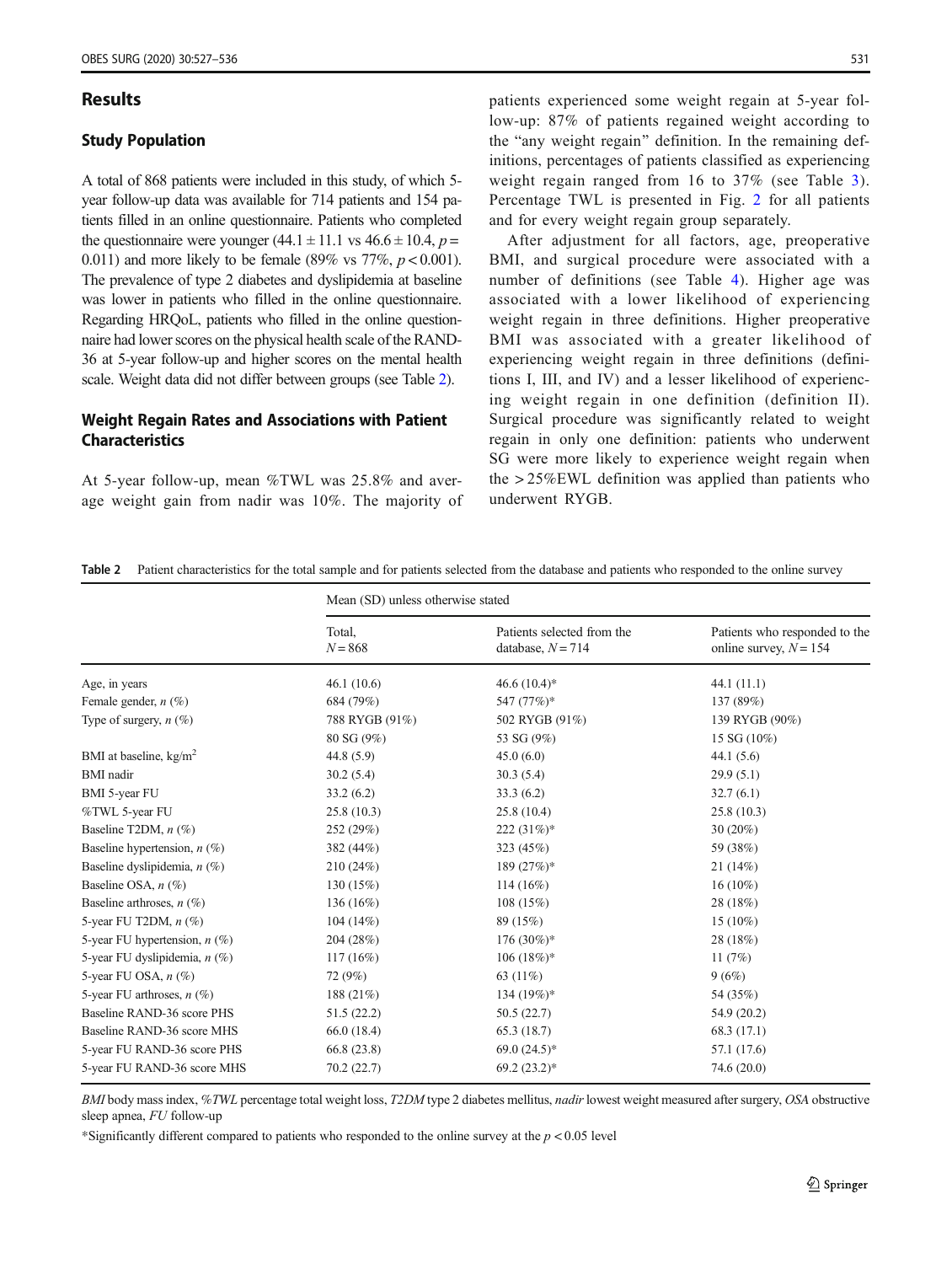<span id="page-5-0"></span>Table 3 Proportion of patients with weight regain using the different definitions of weight regain

| Definition                                                              | Patients with weight regain, $n$ (%) |
|-------------------------------------------------------------------------|--------------------------------------|
| I. An increase of $> 10$ kg from nadir                                  | 325(37%)                             |
| II. An increase of $> 25\%$ EWL from nadir                              | 180 (21%)                            |
| III. An increase in BMI of 5 $\text{kg/m}^2$ from nadir                 | 169 (20%)                            |
| IV. Weight regain to a BMI > 35 kg/m <sup>2</sup> after successful loss | 141 (16%)                            |
| V. Any weight regain                                                    | 759 (87%)                            |
| VI. An increase of $> 15\%$ of total body weight at nadir               | 211(24%)                             |

%EWL percent excess weight loss, BMI body mass index, m meters, nadir lowest weight measured after surgery

#### Weight Regain and HRQoL

Weight regain was negatively associated with the PHS of the RAND-36. This association was statistically significant in half of the definitions (see Table [5](#page-6-0)). No significant relationship between definitions of weight regain and the MHS of the RAND-36 was found.

#### Weight Regain and Comorbidity Status

Only two associations between the weight regain definition and the presence of comorbidities at 5-year follow-up were statistically significant. Patients who met the criteria of an increase of > 10 kg from nadir or weight regain to a BMI >  $35 \text{ kg/m}^2$  after successful weight loss were more likely to be diagnosed with OSA at 5-year follow-up (see Table [6\)](#page-7-0).

## the present study found that the prevalence differs greatly depending on which of six different definitions is used, with weight regain rates ranging from 16 to 87%. In addition, the factors related to weight regain differed for each of these definitions. A higher preoperative BMI and a younger age at the time of bariatric surgery were related to a greater likelihood of experiencing weight regain in three definitions. SG surgery was related to a greater likelihood of experiencing weight regain in one of the six definitions. Three definitions of weight regain were related to deterioration in HRQoL according to the PHS of the RAND-36. Associations with the presence of comorbidities at 5-year follow-up were weak.

As expected, the definition of weight regain greatly influenced weight regain prevalence. Interestingly, the prevalence (16–87%) was considerably lower than in previous studies. The study by Lauti et al. found a prevalence ranging from 40 to 91% according to the same definitions as the present study [[10](#page-8-0)]. The study by King et al. included 1286 of 1406 patients in the weight regain sample, meaning 91% of patients had regained weight. Of this 91%, 44–62% experienced significant weight regain according to the definitions that were also used in the present study [[8](#page-8-0)]. In the present study,

## **Discussion**

Exploring the long-term prevalence of weight regain in a large sample of Dutch patients who had undergone RYGB or SG,



Fig. 2 Percentage total weight loss (%TWL) over a period of 5 years for the total population and weight regain groups separately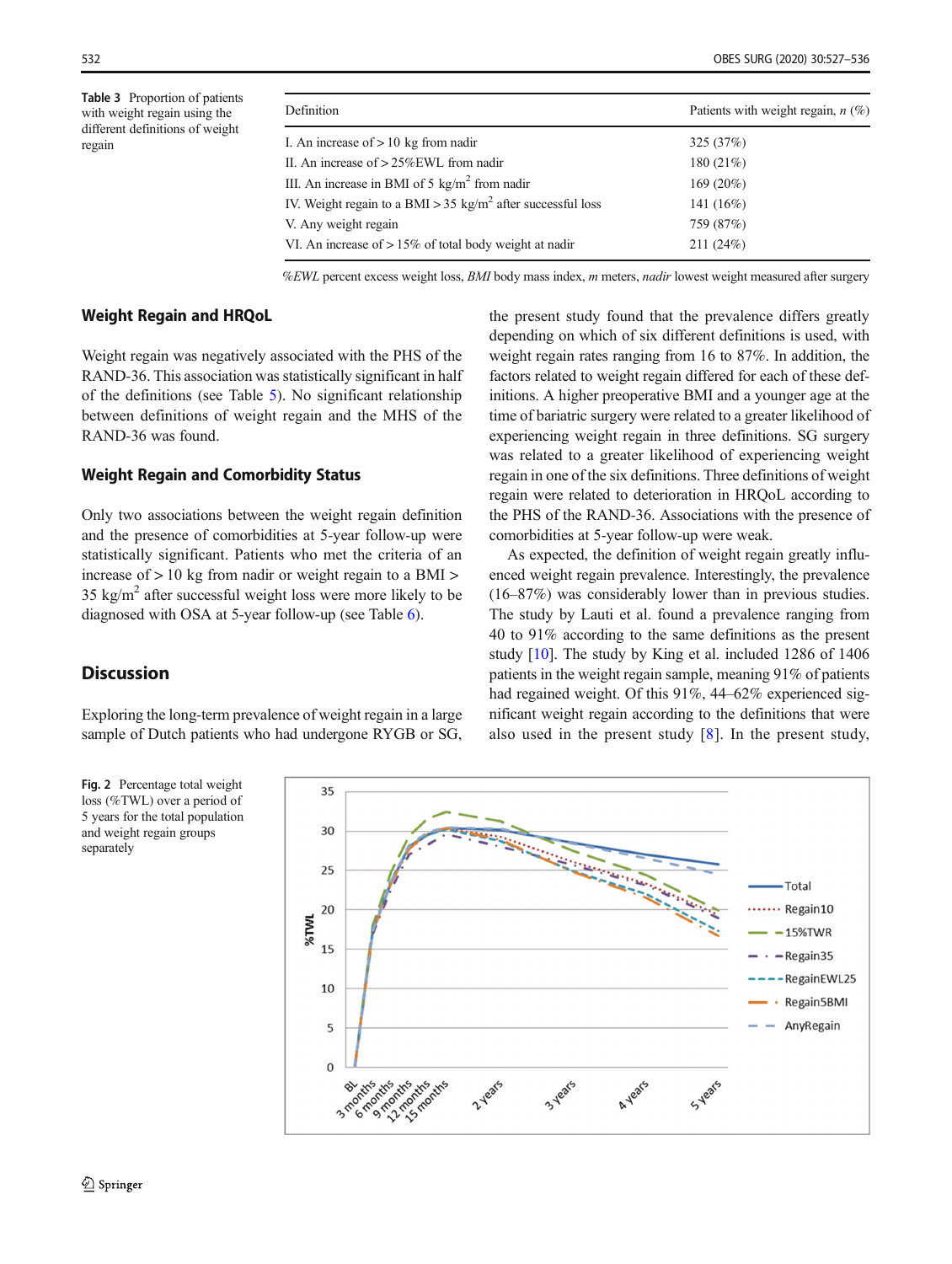| Definition                  | Age<br>Odds ratio (95% CI)       | Gender<br>Odds ratio (95% CI)   | Preoperative BMI<br>Odds ratio (95% CI) | Type of surgery<br>Odds ratio (95% CI) |
|-----------------------------|----------------------------------|---------------------------------|-----------------------------------------|----------------------------------------|
| I. Regain $> 10$ kg         | $0.97(0.96 \text{ to } 0.99)$ ** | $1.20(0.84 \text{ to } (1.70))$ | 1.03 (1.01 to $1.06$ )*                 | $0.77(0.48 \text{ to } 1.24)$          |
| II. RegainEWL25             | $0.98(0.99 \text{ to } 1.00)$    | $0.96(0.63 \text{ to } 1.46)$   | $0.89$ (0.86 to 0.93)**                 | $0.46$ (0.27 to 0.79)*                 |
| III. Regain5BMI             | $0.97(0.96 \text{ to } 0.99)^*$  | 1.11 $(0.72 \text{ to } 1.73)$  | $1.07$ (1.04 to 1.10)**                 | $0.78$ (0.44 to 1.35)                  |
| IV. RegainBMI35             | $0.99(0.97 \text{ to } 1.01)$    | $1.17(0.71 \text{ to } 1.94)$   | 1.20 (1.15 to 1.26)**                   | $0.98(0.43 \text{ to } 2.19)$          |
| V. Any Weight Regain        | $1.00(0.98 \text{ to } 1.02)$    | $0.95(0.57 \text{ to } 1.59)$   | $0.99(0.95 \text{ to } 1.02)$           | $0.61$ (0.27 to 1.39)                  |
| $VI. > 15\%$ TWR from nadir | $0.98(0.96 \text{ to } 0.99)^*$  | $0.79(0.52 \text{ to } 1.18)$   | $1.00$ (0.97 to 1.02)                   | $0.67(0.41 \text{ to } 1.11)$          |

<span id="page-6-0"></span>Table 4 Logistic regression analysis of predictors of weight regain definitions

EWL excess weight loss, BMI body mass index, TWR total weight regain, FU follow-up

\*Significantly related,  $p < 0.05$ ; \*\*significantly related,  $p < 0.001$ 

percentages were considerably lower, at 21–37%. This might be partly explained by the lower preoperative BMI in the present sample compared to the sample of Lauti et al., as higher preoperative BMI is associated with a greater likelihood of weight regain. However, in the study by King et al., preoperative BMI was comparable to the present study [\[8](#page-8-0), [10\]](#page-8-0).

Another explanation might be that the treatment program of the NOK is different to the "general" bariatric surgery center. In line with recommendations, patients at the NOK follow an intensive multidisciplinary treatment program before and after surgery focusing on changing dietary and physical activity be-havior [\[23,](#page-9-0) [27](#page-9-0), [28](#page-9-0)]. Research has shown that long-term multidisciplinary support is important for maintaining positive changes after bariatric surgery and may play a role in preventing weight regain [\[29](#page-9-0), [30\]](#page-9-0). Another study showed similar weight loss trajectories to the present study [[7\]](#page-8-0). Unfortunately, it is difficult to compare this study to others because of the different definitions used, as well as different, or variable, follow-up periods [\[4,](#page-8-0) [5\]](#page-8-0). This emphasizes the need for consensus and standardized outcome reporting of weight regain.

The results confirm that some weight regain occurs in the vast majority of patients who undergo bariatric surgery, with 87% of the total population experiencing "any weight regain,"

Table 5 Linear r investigating the regain, according definitions, on H

which is in agreement with several other studies [\[6](#page-8-0)–[8,](#page-8-0) [12](#page-8-0), [31\]](#page-9-0). These results suggest that some regain is normal, rather than clinically significant.

Preoperative BMI was positively related to weight regain when definitions were based on changes in BMI, %EWL, and kilograms. Recent studies have also shown that weight loss measures based on %EWL or BMI are influenced by preoperative BMI, and this study confirms that these measures are less suitable for comparing patients [\[32](#page-9-0)–[35\]](#page-9-0).

Interestingly, age was inversely related to weight regain, which has been described previously [[13](#page-8-0)]. One possible explanation is that younger patients represent a high-risk group, in which problems related to weight gain are more severe. Future research into weight regain risk at a younger age and targeting regain with additional interventions is needed.

Since HRQoL is considered to be one of the key outcomes of bariatric surgery, clinically significant weight regain should be associated with deterioration of HRQoL [\[36\]](#page-9-0). Three definitions of weight regain (regain  $> 10$  kg, regain 5 BMI, and regain EWL 25) were related to the physical health component of the RAND-36, measuring HRQoL. Several studies have shown that HRQoL improves after bariatric surgery and that this improvement is related to the amount of weight lost [[3,](#page-8-0)

| egression<br>effect of weight<br>to different<br>ROoL | Definition           | RAND-36 score<br>Physical health subscale |                           |                  | RAND-36 score<br>Mental health subscale |                 |                  |
|-------------------------------------------------------|----------------------|-------------------------------------------|---------------------------|------------------|-----------------------------------------|-----------------|------------------|
|                                                       |                      |                                           |                           |                  |                                         |                 |                  |
|                                                       |                      | B                                         | 95% CI                    | $\boldsymbol{p}$ | $\boldsymbol{B}$                        | 95% CI          | $\boldsymbol{p}$ |
|                                                       | I. Regain $> 10$ kg  | $-3.98$                                   | $-7.10 \text{ to } -0.87$ | $0.012*$         | $-2.32$                                 | $-5.47$ to 0.83 | 0.148            |
|                                                       | II. RegainEWL25      | $-3.92$                                   | $-7.74$ to $-0.11$        | $0.044*$         | $-0.93$                                 | $-4.79$ to 2.92 | 0.635            |
|                                                       | III. Regain5BMI      | $-6.71$                                   | $-10.56$ to $-2.86$       | $0.001*$         | $-1.39$                                 | $-5.30$ to 2.52 | 0.485            |
|                                                       | IV. RegainBMI35      | $-1.69$                                   | $-6.10$ to 2.73           | 0.454            | 0.44                                    | $-3.96$ to 4.84 | 0.845            |
|                                                       | V. Any Weight Regain | 1.34                                      | $-3.35$ to 6.04           | 0.575            | $-0.55$                                 | $-5.27$ to 4.18 | 0.821            |
|                                                       | $VI. > 15\%$ TWR     | $-3.18$                                   | $-7.09$ to 3.53           | 0.073            | $-2.17$                                 | $-7.52$ to 3.18 | 0.704            |
|                                                       |                      |                                           |                           |                  |                                         |                 |                  |

Adjusted for baseline BMI, HRQoL at 2 years after surgery, age at time of surgery, surgical procedure, and gender EWL excess weight loss, BMI body mass index, TWR total weight regain from nadir \*Significantly related,  $p < 0.05$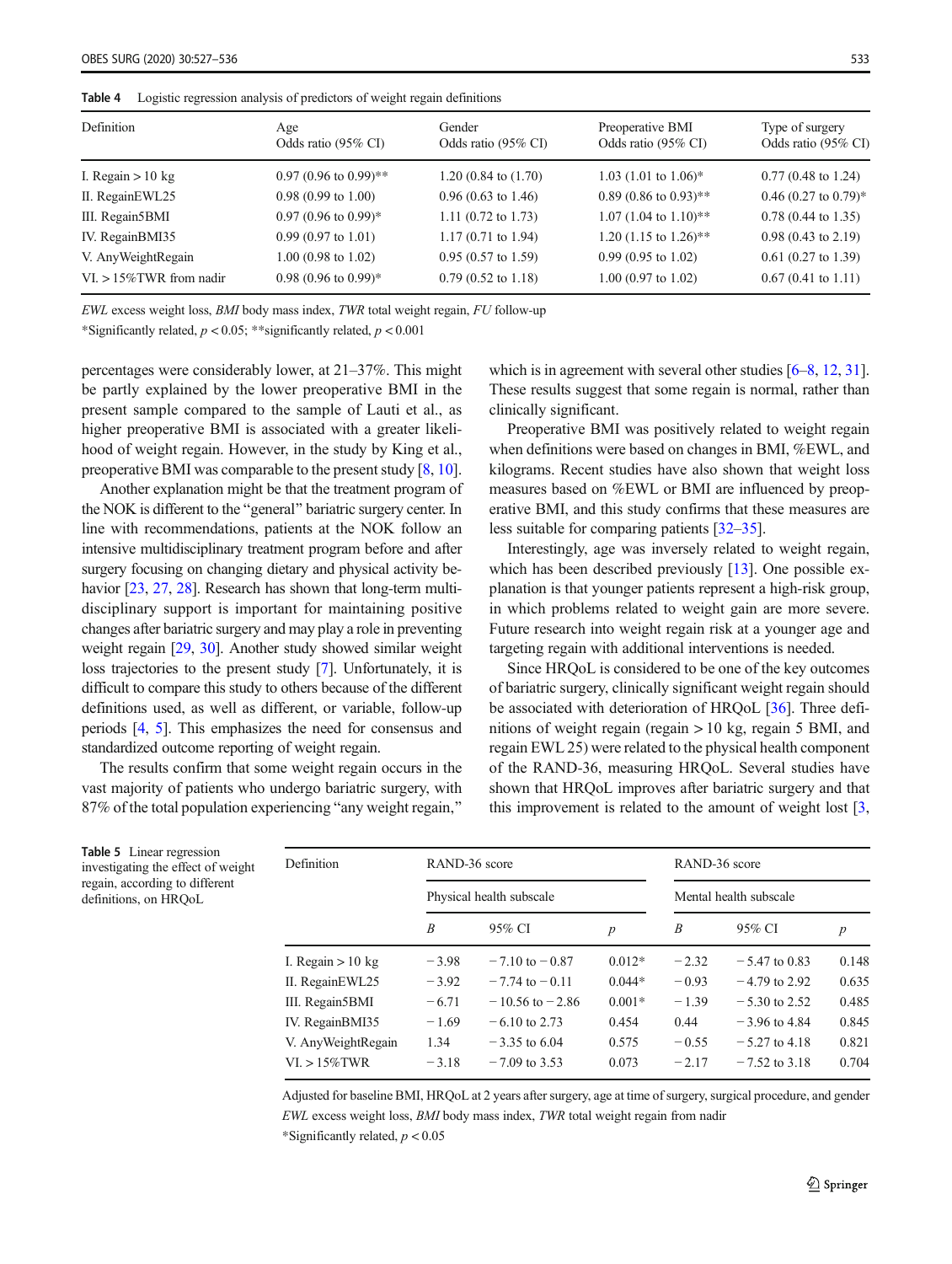| Definition                  | T2DM<br>Odds ratio (95% CI)   | Hypertension<br>Odds ratio (95% CI) | Dyslipidemia<br>Odds ratio (95% CI) | Arthroses<br>Odds ratio (95% CI) | <b>OSA</b><br>Odds ratio (95% CI) |
|-----------------------------|-------------------------------|-------------------------------------|-------------------------------------|----------------------------------|-----------------------------------|
| I. Regain $> 10$ kg         | $1.02(0.63 \text{ to } 1.63)$ | $1.15(0.75 \text{ to } 1.76)$       | $1.18(0.71 \text{ to } 1.97)$       | $0.90(0.62 \text{ to } 1.29)$    | $2.07$ (1.16 to 3.69)*            |
| II. RegainEWL25             | $0.92$ (0.52 to 1.62)         | $0.99(0.59 \text{ to } 1.68)$       | $1.07(0.58 \text{ to } 1.98)$       | $1.07(0.70 \text{ to } 1.62)$    | $1.97(0.99 \text{ to } 3.88)$     |
| III. Regain5BMI             | $0.98(0.52 \text{ to } 1.85)$ | $0.89(0.51 \text{ to } 1.56)$       | $1.69$ (0.86 to 3.32)               | $1.07(0.68 \text{ to } 1.67)$    | $1.86(0.93 \text{ to } 3.71)$     |
| IV. RegainBMI35             | $1.67(0.87 \text{ to } 3.21)$ | $1.01(0.54 \text{ to } 1.89)$       | $1.93(0.95 \text{ to } 3.93)$       | $1.03$ (0.62 to 1.71)            | 3.36 $(1.45 \text{ to } 7.78)^*$  |
| V. Any Weight Regain        | $1.18(0.62 \text{ to } 2.27)$ | $0.79(0.43 \text{ to } 1.44)$       | $0.99(0.48 \text{ to } 2.04)$       | $0.96(0.58 \text{ to } 1.61)$    | $0.92$ (0.40 to 2.12)             |
| $VI. > 15\%$ TWR from nadir | $1.03(0.60 \text{ to } 1.77)$ | $1.04$ (0.64 to 1.70)               | $1.16(0.65 \text{ to } 2.10)$       | $0.96(0.64 \text{ to } 1.43)$    | $1.33(0.71 \text{ to } 2.51)$     |

<span id="page-7-0"></span>Table 6 Logistic regression investigating the association of weight regain with presence of comorbidities

EWL excess weight loss, BMI body mass index, T2DM type 2 diabetes mellitus, OSA obstructive sleep apnea \*Significantly related,  $p < 0.05$ 

[37](#page-9-0)–[39](#page-9-0)]. They also show stronger associations with the physical health component than the mental health component [[38,](#page-9-0) [40](#page-9-0)]. Contrary to expectations, the negative association of weight regain with HRQoL was not significant in the  $>$ 15%TWR definition. This may be due to the fact that the RAND-36 is a generic HRQoL questionnaire, which might not be sufficiently sensitive to capture changes in HRQoL as a result of bariatric surgery [\[41](#page-9-0)]. Therefore, the percentage of 15% might be too small to be clinically significant.

The other key outcomes related to weight regain data were comorbidities at 5-year follow-up. These associations were weak for all definitions of weight regain. Only weight regain > 10 kg and weight regain to a BMI > 35 were significantly related to one comorbidity—that of OSA. These results suggest that none of the six definitions is suitable to predict key clinical outcomes with respect to comorbidities.

In one of the previous studies, a continuous measure that was quantified as a percentage of maximum weight lost performed best on association with clinical outcomes [\[8](#page-8-0)]. This is in line with the fact that measures based on kilograms, BMI, or %EWL are not suitable to compare patients with different BMI [\[32](#page-9-0), [34\]](#page-9-0). A measure reflecting a percentage of total weight loss or regain would, therefore, be more suitable, especially since percentage of total weight loss is now the measurement of choice when reporting weight loss after bariatric surgery [\[24](#page-9-0)].

One can argue whether there is a need for a definition of significant weight regain if there is a solid definition of surgical success. Van de Laar et al., for example, suggested that a definition of weight regain would be unnecessary if a cutoff curve for weight loss success was used [[34\]](#page-9-0). Weight regain from that perspective is only relevant if it exceeds the point where surgery is no longer considered a success. However, not differentiating between insufficient weight loss and weight regain ignores the possibly different mechanisms causing weight regain or weight loss failure. Patients experiencing weight regain may benefit from different interventions than patients who experience insufficient weight loss.

All current definitions of weight regain and successful weight loss only use a measure of body weight to define success,

ignoring health status and patient experience of weight loss failure or relapse [\[4,](#page-8-0) [5,](#page-8-0) [8](#page-8-0)]. Ideally, other key outcomes after bariatric surgery, such as improvement or remission of comorbidities and improvement of HRQoL, should also be included when defining whether weight regain is significant [\[42\]](#page-9-0). Developing such a clinically relevant definition that takes all important dimensions into account is challenging and, therefore, it should not only involve scientific and clinical experts but also patients, with the aim of reaching worldwide consensus.

The most significant limitation of this study is that the loss to follow-up percentage at 5 years after surgery was 70%. With the inclusion of patients who filled in an online questionnaire, this was still 65%. This is a known problem in most studies of bariatric surgery, with mean compliance at longterm follow-up low [[43\]](#page-9-0). As a result, this study relied, in part, on self-report measures for patients who were recruited to complete an online questionnaire. Differences between patients included in the NOK database and the patients who completed the online questionnaire were small. The status of comorbidities was determined by a medical doctor based on patient-reported medication use and blood pressure. Because HBA1c and cholesterol measures were not available, smaller differences in the status of a comorbidity may have been overlooked. As a result, associations between weight regain and comorbidities may have been more difficult to establish. Another limitation is that the proportion of patients who underwent SG was relatively small. Despite the loss to follow-up, this study still involved a large sample. It is the first study to apply different weight regain definitions to such a large sample of patients who have undergone RYGB or SG and thus provides comprehensive insight into the prevalence of weight regain and its associations with clinical outcomes.

## Conclusion

The lack of consensus regarding definitions of weight regain results in great variation in measures of prevalence (16–87%). If weight regain itself was considered as one distinct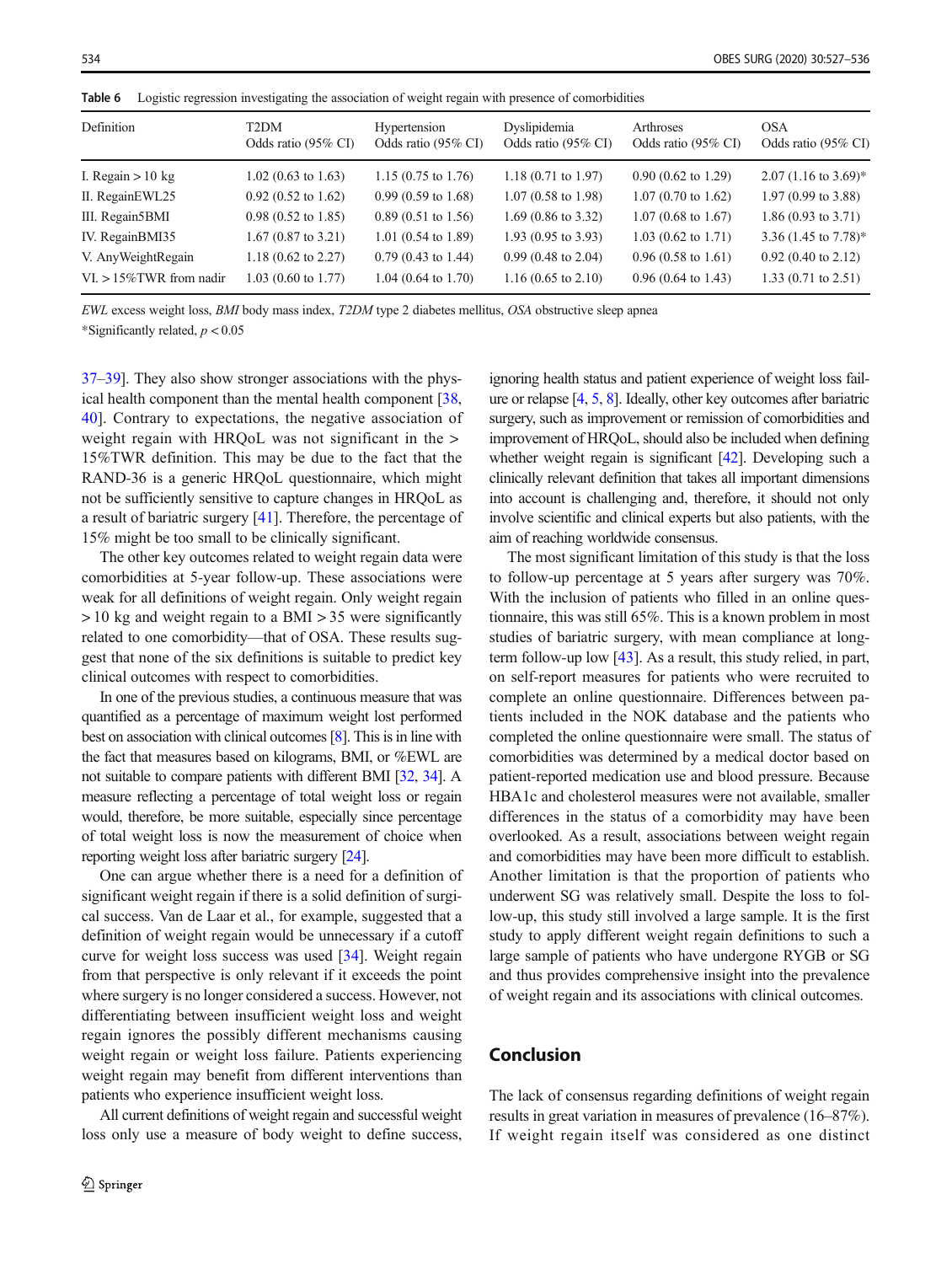<span id="page-8-0"></span>dimension of surgery success, the percentage of weight change from nadir would be the most suitable measure to compare patients and results. However, treatment value should not only be measured by a percentage of weight change. Some weight regain definitions were associated with deterioration in physical HRQoL, while associations between definitions of weight regain and the presence of comorbidities 5 years after surgery were weak. These results indicate that most of the dichotomous definitions of weight regain that are currently used are of little clinical significance. Hence, identifying one single categorical definition of weight regain, which reflects important clinical outcomes, is difficult. Therefore, additional research into the clinical significance of weight regain is needed to inform the development of a standardized definition of weight regain that considers all the important dimensions of surgery success: weight, HRQoL, and comorbidity remission.

Acknowledgments The contribution of MvS is supported by the Innovational Research Incentives Scheme Veni from NWO-MaGW (Netherlands Organization for Scientific Research—Division for the Social Sciences, project number 451-16-018). Editorial support was provided by Nicholas Paquette, PhD (Medtronic).

#### Compliance with Ethical Standards

Ethical Approval All procedures performed were in accordance with the ethical standards of the institutional and/or national research committee and with the 1964 Helsinki declaration and its later amendments or comparable ethical standards for studies involving human participants.

Informed Consent Informed consent was obtained from all individual participants included in the study.

Conflict of Interest V. Voorwinde and V.M. Monpellier are employed by the Dutch Obesity Clinic. I.M.C. Janssen is the medical director of the Dutch Obesity Clinic. The other authors declare that they have no conflict of interest.

Open Access This article is distributed under the terms of the Creative Commons Attribution 4.0 International License (http:// creativecommons.org/licenses/by/4.0/), which permits unrestricted use, distribution, and reproduction in any medium, provided you give appropriate credit to the original author(s) and the source, provide a link to the Creative Commons license, and indicate if changes were made.

## **References**

- 1. Gloy VL, Briel M, Bhatt DL, et al. Bariatric surgery versus nonsurgical treatment for obesity: a systematic review and metaanalysis of randomised controlled trials. The BMJ. 2013;347: f5934.
- 2. Sjöström L. Review of the key results from the Swedish Obese Subjects (SOS) trial—a prospective controlled intervention study of bariatric surgery. J Intern Med. 2013;273(3):219–34.
- 3. Karlsson J, Taft C, Rydén A, et al. Ten-year trends in health-related quality of life after surgical and conventional treatment for severe

obesity: the SOS intervention study [Original Article]. Int J Obes. 2007;31:1248.

- 4. Karmali S, Brar B, Shi X, et al. Weight recidivism post-bariatric surgery: a systematic review [journal article]. Obes Surg. 2013;23(11):1922–33.
- 5. Lauti M, Kularatna M, Hill AG, et al. Weight regain following sleeve gastrectomy—a systematic review [journal article]. Obes Surg. 2016 June 01;26(6):1326–34.
- 6. Adams TD, Davidson LE, Litwin SE, et al. Weight and metabolic outcomes 12 years after gastric bypass. N Engl J Med. 2017;377(12):1143–55.
- 7. Lent MR, Hu Y, Benotti PN, et al. Demographic, clinical, and behavioral determinants of 7-year weight change trajectories in Roux-en-Y gastric bypass patients. Surg Obes Relat Dis. 2018 2018/07/30/.
- 8. King WC, Hinerman AS, Belle SH, et al. Comparison of the performance of common measures of weight regain after bariatric surgery for association with clinical outcomes. JAMA. 2018;320(15): 1560–9.
- 9. Neto RML, Herbella FAM, Tauil RM, et al. Comorbidities remission after Roux-en-Y gastric bypass for morbid obesity is sustained in a long-term follow-up and correlates with weight regain [journal article]. Obes Surg. 2012;22(10):1580–5.
- 10. Lauti M, Lemanu D, Zeng ISL, et al. Definition determines weight regain outcomes after sleeve gastrectomy. Surg Obes Relat Dis. 2017;13(7):1123–9.
- 11. Freire RH, Borges MC, Alvarez-Leite JI, et al. Food quality, physical activity, and nutritional follow-up as determinant of weight regain after Roux-en-Y gastric bypass. Nutrition. 2012;28(1):53–8.
- 12. Courcoulas AP, King WC, Belle SH, et al. Seven-year weight trajectories and health outcomes in the longitudinal assessment of bariatric surgery (labs) study. JAMA Surgery. 2017;
- 13. Shantavasinkul PC, Omotosho P, Corsino L, et al. Predictors of weight regain in patients who underwent Roux-en-Y gastric bypass surgery. Surg Obes Relat Dis. 2016;12(9):1640–5.
- 14. Bradley LE, Forman EM, Kerrigan SG, et al. A pilot study of an acceptance-based behavioral intervention for weight regain after bariatric surgery [journal article]. Obes Surg. 2016;26(10):2433– 41.
- 15. Bradley LE, Forman EM, Kerrigan SG, et al. Project HELP: a remotely delivered behavioral intervention for weight regain after bariatric surgery [journal article]. Obes Surg. 2017;27(3):586–98.
- 16. Amundsen T, Strømmen M, Martins C. Suboptimal weight loss and weight regain after gastric bypass surgery—postoperative status of energy intake, eating behavior, physical activity, and psychometrics [journal article]. Obes Surg. 2017;27(5):1316–23.
- 17. Cooper TC, Simmons EB, Webb K, et al. Trends in weight regain following Roux-en-Y gastric bypass (RYGB) bariatric surgery [journal article]. Obes Surg. 2015;25(8):1474–81.
- 18. Odom J, Zalesin KC, Washington TL, et al. Behavioral predictors of weight regain after bariatric surgery [journal article]. Obes Surg. 2010;20(3):349–56.
- 19. Yanos BR, Saules KK, Schuh LM, et al. Predictors of lowest weight and long-term weight regain among Roux-en-Y gastric bypass patients [journal article]. Obes Surg. 2015;25(8):1364–70.
- 20. da Silva FBL, Gomes DL, de Carvalho KMB. Poor diet quality and postoperative time are independent risk factors for weight regain after Roux-en-Y gastric bypass. Nutrition. 2016;32(11):1250–3.
- 21. Himes SM, Grothe KB, Clark MM, et al. Stop regain: a pilot psychological intervention for bariatric patients experiencing weight regain [journal article]. Obes Surg. 2015;25(5):922–7.
- 22. Nedelcu M, Khwaja HA, Rogula TG. Weight regain after bariatric surgery—how should it be defined? Surg Obes Relat Dis. 2016;12(5):1129–30.